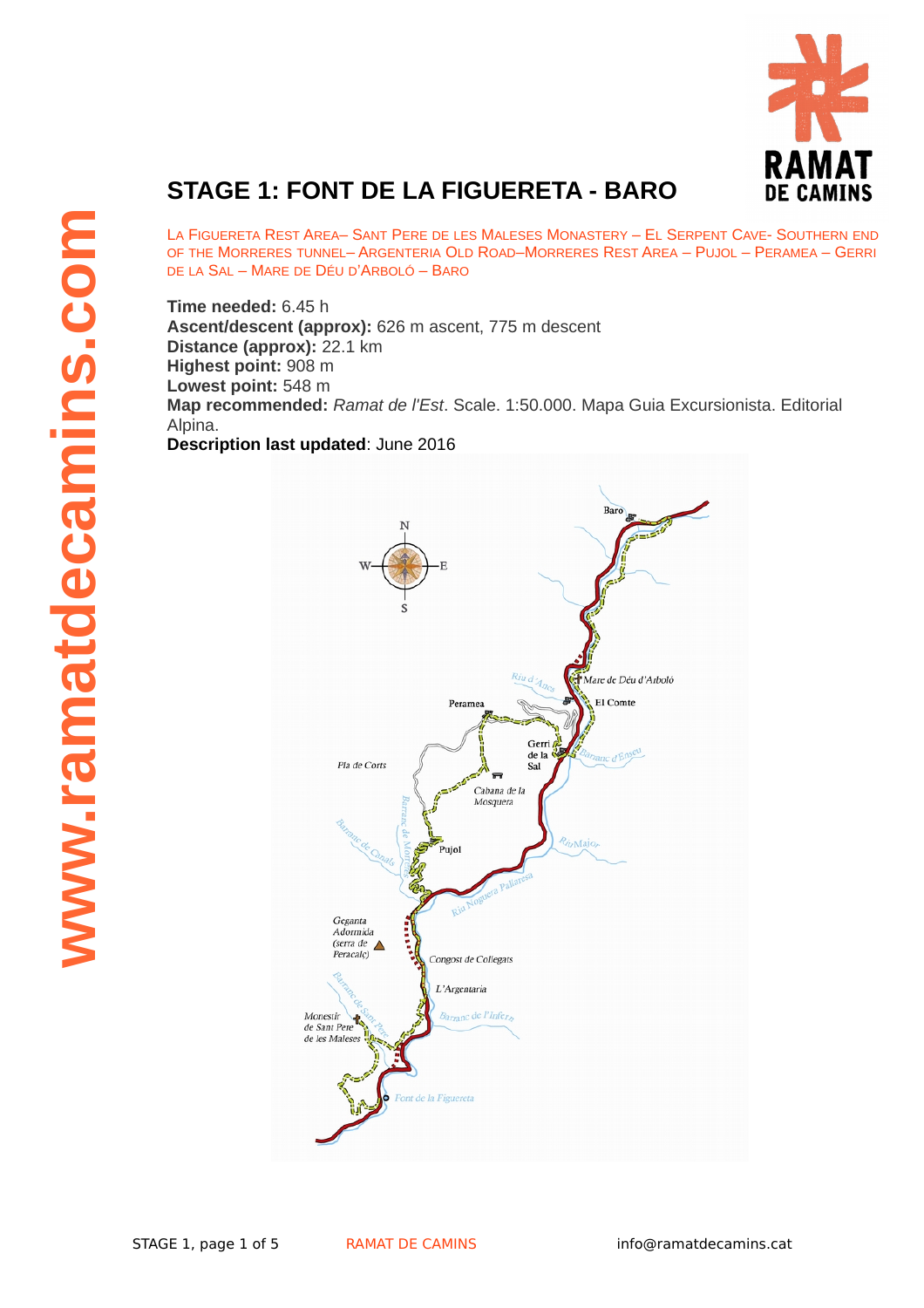- 0 h **La Figuereta rest area**. Between Km. 301 and 302 of the N-260 road, 548 m. Two-tier wooden trunk and iron sculpture. Spring. Picnic tables. After crossing the road we turn left and head upwards on the other side until a few short metres away we find a narrow road leading up to the Gramuntill country house (*masia*). A sign shows which way to go to reach Sant Pere de les Maleses. We follow the path, some sections of which are asphalt, upwards for around 1 km, following yellow paint markings.
- $0.15h$ **Sign, with a path to the right.** Leaving the road, we follow the path through rosemary bushes and scattered pines, heading north in the direction of the reddish-coloured walls of the Queralt rocks. Once we go past a large electricity pylon, to our right, we take on the last upward section. It's important to keep checking the yellow paint marks. We turn right, eastwards, when we get to the path going from the Masia de Gramuntill (there's a T in yellow paint here), passing some stone markers on the left and skirting the base of the vertical rock walls on the left as we enter woodlands.
- 0.50 h **Fork in the path (signposted).** Heading upwards to the left, it's a ten-minute walk to reach the Sant Pere de les Maleses Monastery. Lower down on the right is the Serpent cave. We recommend seeing the ruins first, which are reached via the woodlands. At this point we enter the gorge, finding ourselves between the Collegats rock walls.
- 1 h **Sant Pere ravine.** As soon as we cross the gorge, we come to a sheltered area under the rocks where the **Sant Pere de les Maleses Monastery** was built (650 m). Two apses are still standing on this site. We turn around here, heading back to the fork with the signpost.
- 1.10 h **Fork**. Now we take the path heading towards the Serpent cave, dropping down through woodlands with boxwood, pines and scrub.
- 1.15 h **Sant Pere ravine**. Crossing back over the gully, the path continues on the other side. Depending on the time of year, if water is running high in the ravine it may be difficult to cross. The woodland here is burnt and a little further on we can see the Noguera Pallaresa river and the old main road. The tunnel for the new road runs below the path we're using.
- 1.30 h **Large electricity pylon.**
- 1.32 h **Serpent cave**, 670 m. There are some small partition walls at the entrance and we can see smoke marks left on the roof of the cave. After the cave we head upwards until we reach the nearby electricity pylon. At the next, actually two instead of one, we start to descend again and we can hear the traffic noise and see the entrance to the Argenteria tunnel, which we head towards.
- 1.55 h **Main road**, 563 m. At the point where we reach the road there is often a car or two parked, normally belonging to rock climbers. Crossing very carefully to the other side of the road we have to go over the protection rail and towards the southern mouth of the Argenteria tunnel.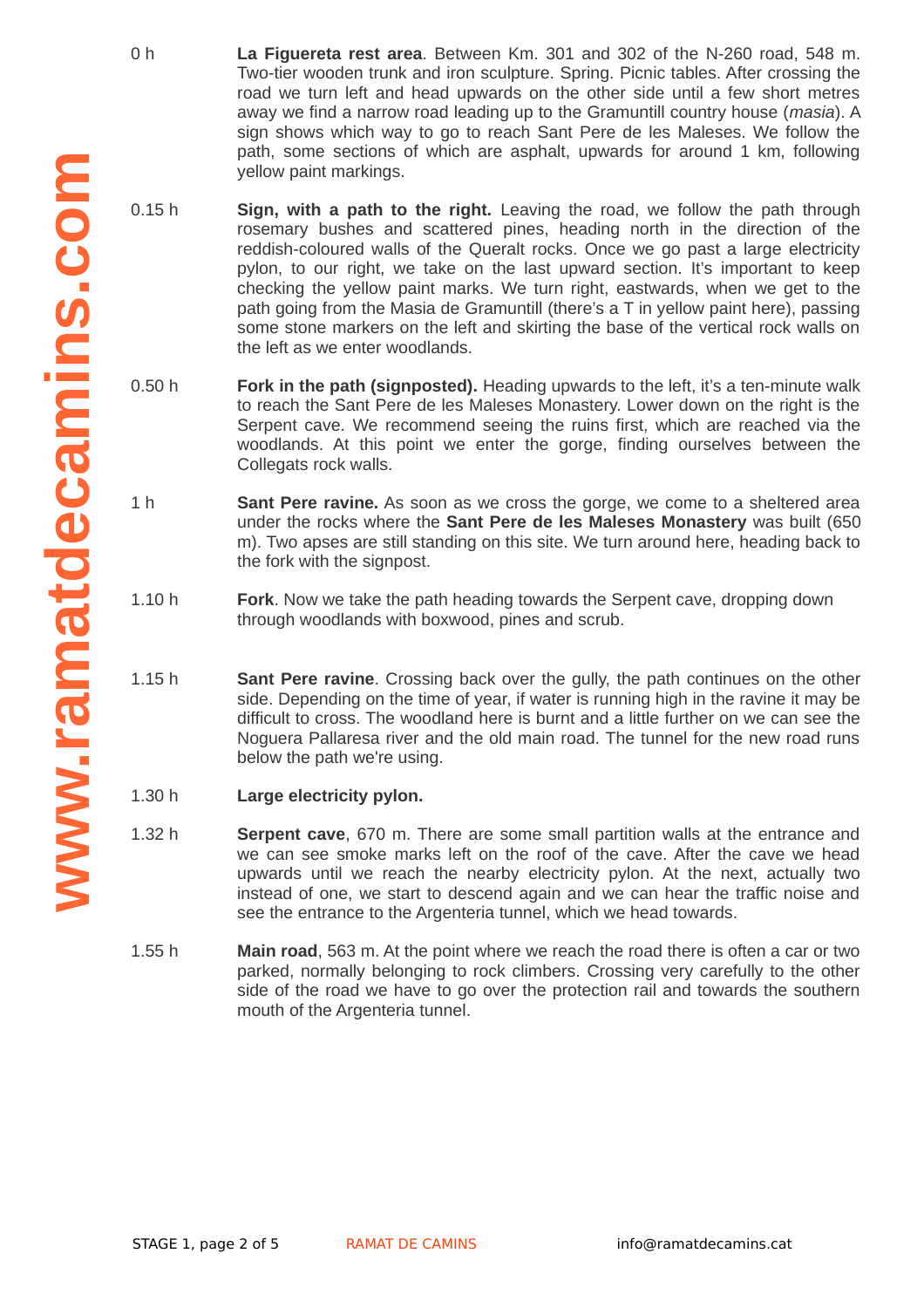2 h **Southern mouth of the Argenteria tunnel**. Leaving the tunnel behind us to the left we follow the old main road, soon reaching the 'false' Argenteria rock. Metamorphic, gaudiesque, yet a modest prelude to the genuine thing just a little further on. It's easy to see which one is the real one as it's spectacular and there's a sign just in front of it with a photography symbol on it. On the opposite side to the old road we find a sculpture with the poems of song IV of the Canigó, devoted to this natural sight. The sculpture was installed in 1983, marking a century since Verdaguer went through the gorge, on 28 July 1883.

Carrying on, we get to the other side of the Argenteria tunnel and looking up we can see some of the houses in the village of Pujol, which is where we're heading. First we must cross the road by going underneath a bridge.

- $2.25h$ **Morreres rest area.** 576 m. Two-tier iron sculpture with a large wooden trunk base. A path leads off from the side of the rest area and is signposted with a cycling route marker *Volta al Pla de Corts*. We start off along this path. Leaving the rest area behind us to our left and just behind it, the Peracalç mountain range also dubbed 'Geganta Adormida', or sleeping giantess, due to its shape.
- 2.45 h We pass a track on our right which leads to the Tros de Sort dairy farm and cheesemaking enterprise.
- 3.15 h **Fork.** We take the path to the right.
- 3.25 h **Pujol**. 842 m. (rural accommodation available) Following the approach road we get to the village, ignoring a track which leads off to the right.
- 3.35 h **Junction.** The road heading downwards to the left leads to Cortscastell, 20 mins away. We head past the signpost and a little further up turn right, getting onto a pleasant traditional track, off the road. We follow indications in yellow paint. Mosscovered stone lines a path which also features sections of stone under foot.
- 3.50 h **Change of municipality** to the left. From here we follow a path heading downwards, ignoring paths which lead off of it on both sides.
- 4.05 h **Crossroads**. Going straight over, Peramea is another 10 minutes' walk up the main road. Here we take a detour along a track to the right to go and see the Mosquera dolmen, just 5 minutes away. On the way there's a gate to the right of the track, with holm oak woodlands behind it. We have to get on the other side of the gate and follow the track which goes through the woods and leads to a large field. The dolmen is very close by, in the middle of the field. We may find it surrounded by blackberry bushes. The Geganta Adomida, or 'sleeping giantess' mountain range is in the background. Once we've seen the dolmen, we go back the way we came and walk the rest of the road to Peramea.
- 4.25 h **Peramea**. 908m. (rural accommodation, restaurant) Not to be missed: the visit to the medieval walled village, mass on the Day of the Innocent, a centenarian elm in the square, exhibitions at the Era d'Ortega centre. Once we reach the square with the elm in it, we head up Carrer de l'Era d'Ortega. Facing the village from the bar in the square, it's the street which is in front of us to the right. Just before the Era (now an exhibition centre), we turn right at some waste and compost containers and take the old path down towards Gerri de la Sal. Yellow markings indicate the path. Straight away we pass a modern house on the right (the first house in the village if approaching from Gerri de la Sal by road).
- 4.35 h **We come out on the road.** Turning left, we head downwards, ignoring a long track to the right, until we reach a tight curve to the left.
- 4.40 h The **old path** continues on the right, initially the same width as the track.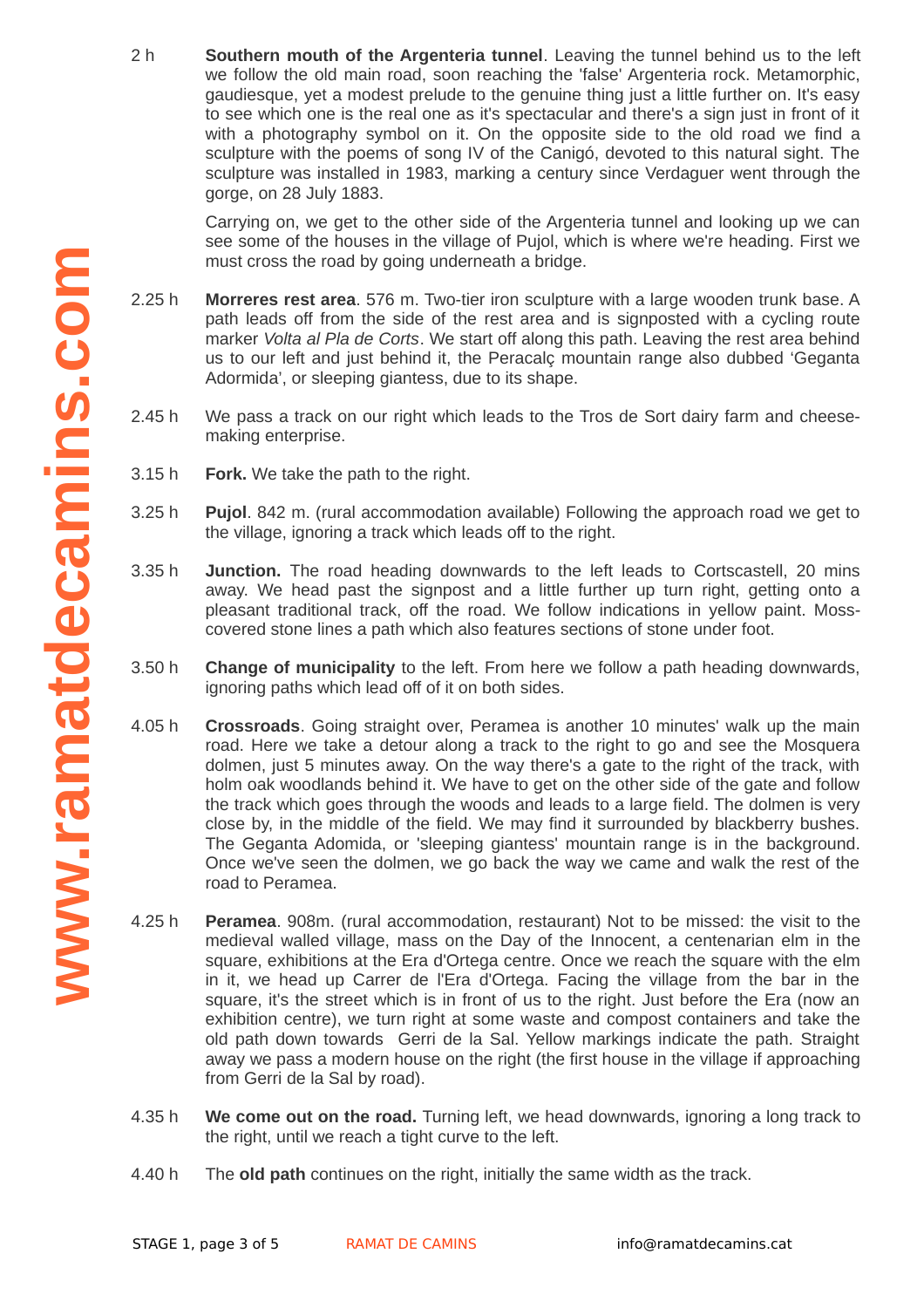- 4.50 h We come out onto the **main road** again, crossing it and continuing along the path on the other side. Straight afterwards we have to cross the road again. The markings lead us to an electricity pylon. From there we can see some houses in Gerri, the salt mines and the Noguera Pallaresa river. We turn right at the pylon and head downhill.
- 5.15 h **Gerri de la Sal.** 600 m. (hotel, restaurant) Not to be missed: a guided visit to the salt mines and building, the Santa Maria Monastery, a dip in the river at the little beach under the bridge, the nursery with autochthonous plant species at the Enseu ravine, a stroll around the village. We come out in the upper part of the village, dropping down through some steep alleys as far as the main road, with fine views of the attractive Santa Maria Monastery all along the way. Once on the road, we take Carrer Major as far as the arched Sant Feliu square. From there we cross the bridge over the river. A signpost on the other side tells us it's a five-minute walk to the right to get to the Santa Maria Monastery, or, turning left, a little path takes us to the Mare de Déu d'Arbolo hermitage. We take the second option, with yellow markings indicating the way. The path is well-used and runs parallel to the river, which is on our left. It's flat nearly all the way, although it gradually gains a little height, leaving the river a few metres below. The earth and the stone around it are red, the same colour as some of the stone in the walls of the Arboló hermitage. After a quarter of an hour, on the other side of the river the remains of the village of Comte can be seen. The village was destroyed to build part of the N-260 road. As soon as we go past some rock walls on the right, with small cavities in the lower section, the path gets very steep and very shortly, after a curve, we can see the hermitage.
- 5.40 h **Mare de Déu d'Arboló.** 635 m. Leaving the hermitage behind us to our right we take a path that heads down to the river and which is rocky in places. There are some benches on one side and a wooden hand rail on the left. In the middle of pine woodland the path drops. Passing a plank bridge over the river to our left, we follow a little footpath which stays close to the river, on the same level. Yellow markings show the way.
- 6.15 h The path becomes a **track**.
- 6.25 h We come to a turn, with an intersecting track. It's a 20 minute walk up to Arcalís on the right. We turn left, closer to the river. Shortly afterwards the track comes out onto another and we turn right.
- 6.40 h On the left, on the other side of the river, we can see the village of Baro. We have to carry on a little further to get to the bridge over the river. We can choose between the old plank bridge and the new bridge.
- 6.45 h **Baro.** 640 m. (hotels, restaurants, campsite, rural accommodation)

## IF YOU FIND ANY MISTAKES IN THE DESCRIPTIONS OR CHANGES TO PATHS, OR IF YOU HAVE ANY SUGGESTIONS TO MAKE, PLEASE WRITE TO info@ramatdecamins.cat.

Support the **['Apadrina un camí!'](http://www.ramatdecamins.cat/camins-vells/vols-apadrinar-un-cami/)** project and sponsor a footpath